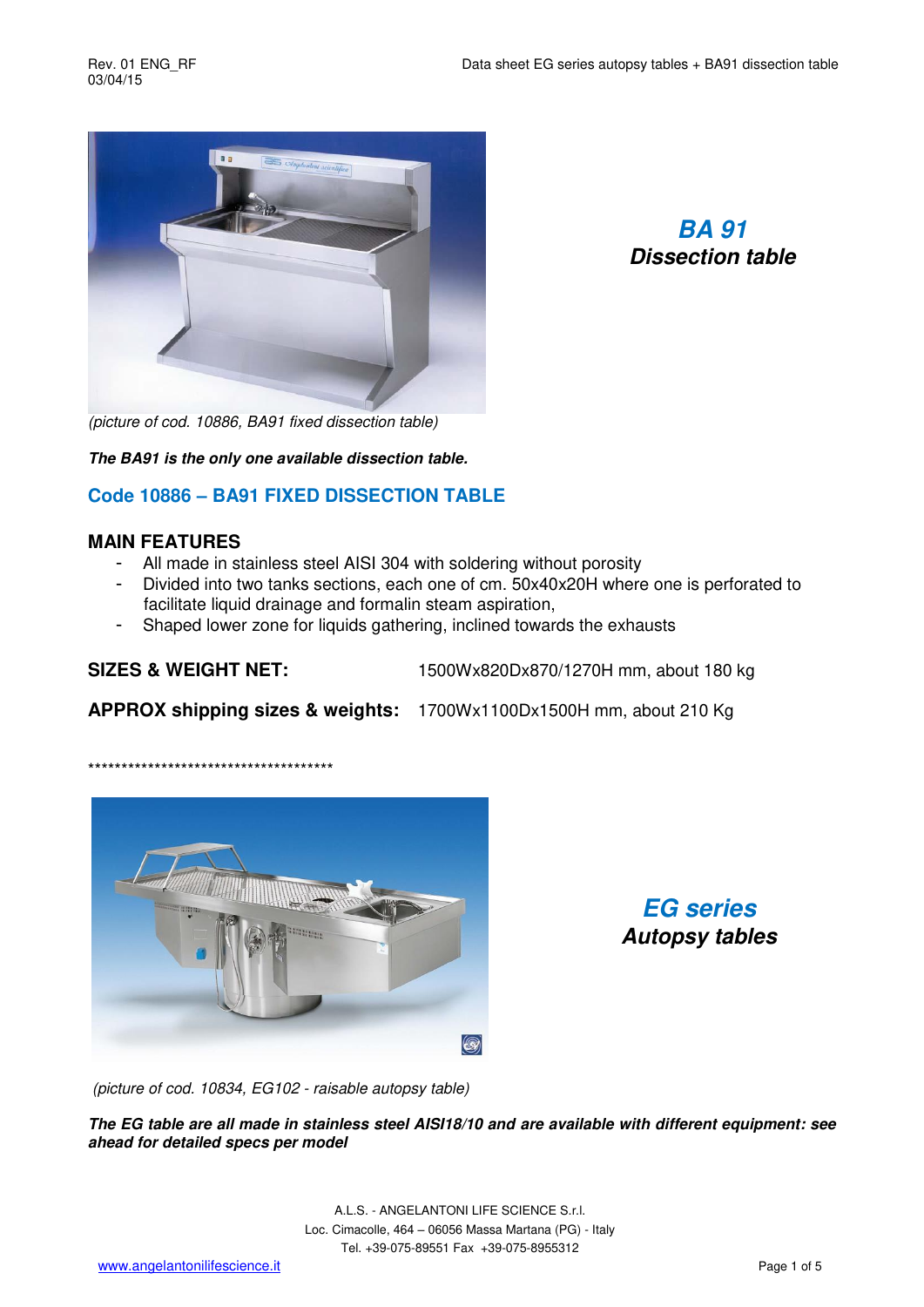# **EG TABLES: AVAILABLE MODELS AND ORDERING INFORMATION**

## **Code 10833 - EG 101 RAISING AND ROTATING AUTOPSY TABLE**

### **STRUCTURE**

- Totally made with 18/10 AISI 304 stainless steel with continuous wire welding without porosity.
- Work table top inclined through the dumping.
- 40 mm. grid dumping.
- Anti-overflow perimetrical edge.
- Rounded corners for a better cleaning and disinfection.
- Tank head: mm. 500 x 400 x 200 H approx. equipped with dumping.
- Column base: 750 mm. fixable on the floor by four automatic kingpins.

## **Provided Equipment:**

- Work table top with four shelves on the lower washing level.
- Hot and cold water with mobile drain nozzle fixed on central column
- Mobile drainpipe near the tank head.
- Washing system with perimetrical nozzles and manual system command.
- Liquids aspiration system by Venturi's principle water powered (pressure higher than 2 bar).
- Smoke-aspiration and air-change managed by a centrifugal motor. Air-flow: 2000 mc/h. command switch is on the control panel.
- The centrifugal motor is equipped with an anchorage stirrup for external application.
- Electric monophasic plug: 10 A.
- Adjustable top (max: 180 mm.)

### **MOVEMENTS**

- 90° rotation on both left and right side from the central position: total rotation 180°
- movement by hydraulic plant integrated in the central column (low noise level, electric motor with 24-volt voltage continuous current)
- movements controls by a four-direction master controller frontal- positioned for easy use.

**SIZES & WEIGHT NET:** 2720W x 900D x 850H mm, about 250 kg

**APPROX shipping sizes & weights:** 2950Wx1150Dx1300H mm, about 270 kg

**\*\*\*\*\*\*\*\*\*\*\*\*\*\*\*\*\*\*\*\*\*\*\*\*\*\*\*\*\*\*\*\*\*\*\*\*\*\*\*\*\*\*\*\*\*\*\*\*\*\*\*\*\*\*\*\*\*\*\*\*\*\***

## **Code 10834 - EG 102 RAISING ONLY AUTOPSY TABLE**

- **STRUCTURE**
- Totally made with 18/10 AISI 304 stainless steel with continuous wire welding without porosity.
- Work table top inclined through the dumping.
- 40 mm. grid dumping.
- Anti-overflow perimetrical edge.
- Rounded corners for a better cleaning and disinfection.
- Tank head: mm. 500 x 400 x 200 H approx. equipped with dumping.

A.L.S. - ANGELANTONI LIFE SCIENCE S.r.l. Loc. Cimacolle, 464 – 06056 Massa Martana (PG) - Italy Tel. +39-075-89551 Fax +39-075-8955312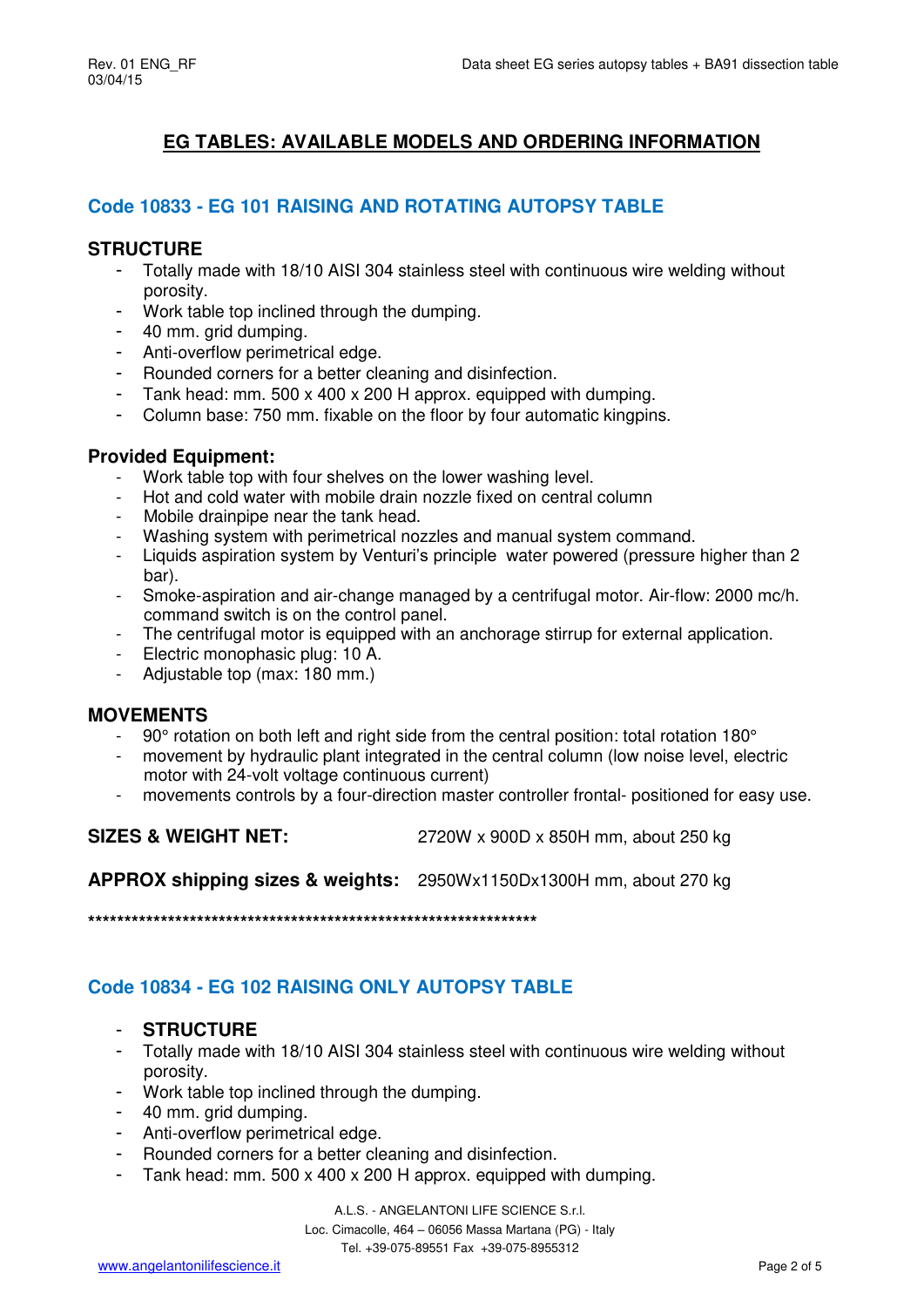- Column base: 750 mm. fixable on the floor by four automatic kingpins.

### **Provided Equipment:**

- Work table top with four shelves on the lower washing level.
- Hot and cold water with mobile drain nozzle fixed on central column
- Mobile drainpipe near the tank head.
- Washing system with perimetrical nozzles and manual system command.
- Liquids aspiration system by Venturi's principle water powered (pressure higher than 2 bar).
- Smoke-aspiration and air-change managed by a centrifugal motor. Air-flow: 2000 mc/h. command switch is on the control panel.
- The centrifugal motor is equipped with an anchorage stirrup for external application.
- Electric monophasic plug: 10 A.
- Adjustable top (max: 180 mm.)

### **MOVEMENTS**

- Raisable range up  $-$  down up to 180 mm
- movement by hydraulic plant integrated in the central column (low noise level, electric motor with 24-volt voltage continuous current)

**SIZES & WEIGHT NET:** 2720W x 900D x 850H mm, about 230 kg

**APPROX shipping sizes & weights:** 2950Wx1150Dx1300H mm, about 260 kg

**\*\*\*\*\*\*\*\*\*\*\*\*\*\*\*\*\*\*\*\*\*\*\*\*\*\*\*\*\*\*\*\*\*\*\*\*\*\*\*\*\*\*\*\*\*\*\*\*\*\*\*\*\*\*\*\*\*\*\*\*\*\***

## **Code 10835 - EG 103 FIXED AUTOPSY TABLE**

### **STRUCTURE**

- Totally made with 18/10 AISI 304 stainless steel with continuous wire welding without porosity.
- Work table top inclined through the dumping.
- 40 mm. grid dumping.
- Anti-overflow perimetrical edge.
- Rounded corners for a better cleaning and disinfection.
- Tank head: mm. 500 x 400 x 200 H approx. equipped with dumping.
- Column base: 750 mm. fixable on the floor by four automatic kingpins.

## **Provided Equipment:**

- Work table top with four shelves on the lower washing level.
- Hot and cold water with mobile drain nozzle fixed on central column
- Mobile drainpipe near the tank head.
- Washing system with perimetrical nozzles and manual system command.
- Liquids aspiration system by Venturi's principle water powered (pressure higher than 2 bar).
- Smoke-aspiration and air-change managed by a centrifugal motor. Air-flow: 2000 mc/h. command switch is on the control panel.
- The centrifugal motor is equipped with an anchorage stirrup for external application.
- Electric monophasic plug: 10 A.
- Adjustable top (max: 180 mm.)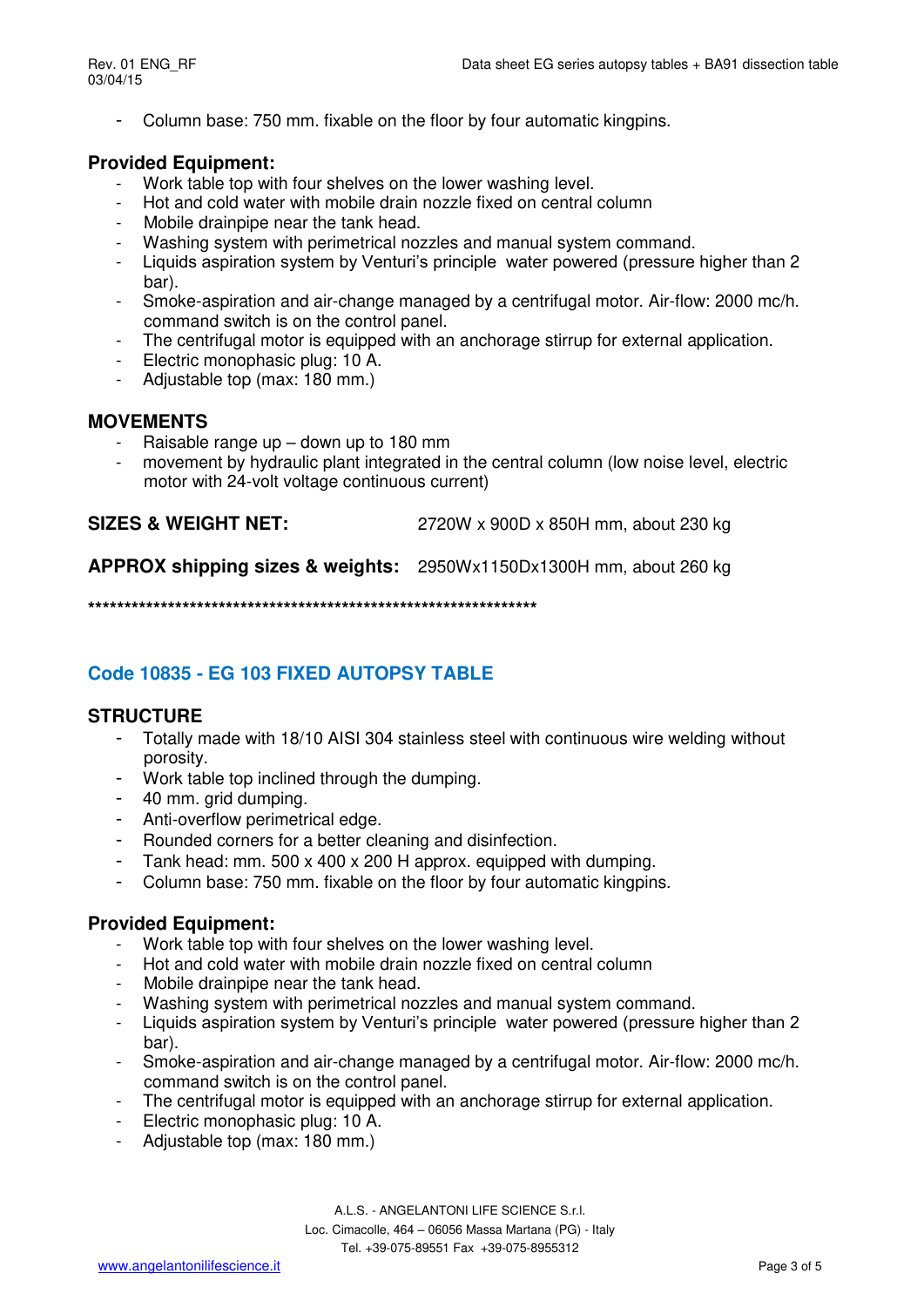### **MOVEMENTS**

- None

**SIZES & WEIGHT NET:** 2720W x 900D x 850H mm, about 220 kg

**APPROX shipping sizes & weights:** 2950Wx1150Dx1300H mm, about 255 kg

**\*\*\*\*\*\*\*\*\*\*\*\*\*\*\*\*\*\*\*\*\*\*\*\*\*\*\*\*\*\*\*\*\*\*\*\*\*\*\*\*\*\*\*\*\*\*\*\*\*\*\*\*\*\*\*\*\*\*\*\*\*\***

## **Code 10836 - EG 104 BASIC AUTOPSY TABLE**

### **STRUCTURE**

- Totally made with 18/10 AISI 304 stainless steel with continuous wire welding without porosity.
- Work table top inclined through the dumping.
- 60 mm. grid dumping.
- Anti-overflow perimetrical edge.
- Rounded corners for a better cleaning and disinfection.
- Tank head: mm. 290x400x 200H mm approx. equipped with dumping.
- Base with tubular legs 30x30mm, fixable on the floor by four automatic kingpins.

### **Provided Equipment:**

- Work table top with four shelves on the lower washing level.
- Hot and cold water with mobile drain nozzle near the tank head
- Fixed top at 850 mm

### **MOVEMENTS**

- None

**SIZES & WEIGHT NET:** 2600W x 750D x 850H mm, about 215 Kg

**APPROX shipping sizes & weights:** 2800Wx950Dx1100H mm, about 240 kg

**\*\*\*\*\*\*\*\*\*\*\*\*\*\*\*\*\*\*\*\*\*\*\*\*\*\*\*\*\*\*\*\*\*\*\*\*\*\*\*\*\*\*\*\*\*\*\*\*\*\*\*\*\*\*\*\*\*\*\*\*\*\***

#### **OPTIONAL ACCESSORIES**

| Code  | <b>Description</b>                                                          |
|-------|-----------------------------------------------------------------------------|
| 10563 | Table for organs carrying for EG101, 102 and 103 only                       |
| 11485 | Table for organs carrying for EG104 only                                    |
| 11766 | Charcoal filtering system for EG101, 102, 103 and for dissection table BA91 |
| 10872 | Teflon headrest                                                             |